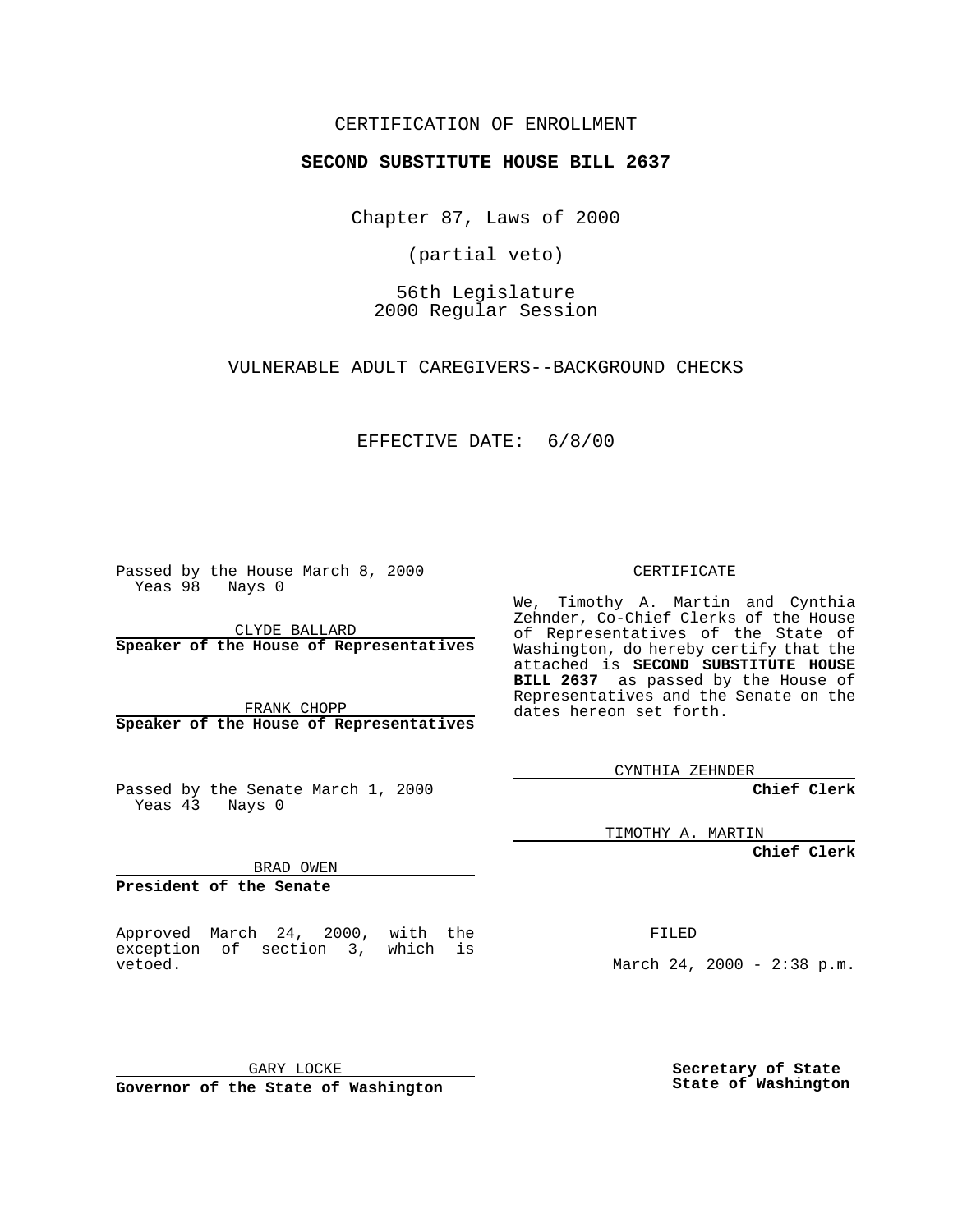## **SECOND SUBSTITUTE HOUSE BILL 2637** \_\_\_\_\_\_\_\_\_\_\_\_\_\_\_\_\_\_\_\_\_\_\_\_\_\_\_\_\_\_\_\_\_\_\_\_\_\_\_\_\_\_\_\_\_\_\_

\_\_\_\_\_\_\_\_\_\_\_\_\_\_\_\_\_\_\_\_\_\_\_\_\_\_\_\_\_\_\_\_\_\_\_\_\_\_\_\_\_\_\_\_\_\_\_

### AS AMENDED BY THE SENATE

Passed Legislature - 2000 Regular Session

#### **State of Washington 56th Legislature 2000 Regular Session**

**By** House Committee on Appropriations (originally sponsored by Representatives Tokuda, Conway, Cody, Schual-Berke, McIntire, Campbell, Rockefeller, Kenney, Haigh, O'Brien, Kagi, Hurst, Anderson and Van Luven; by request of Department of Social and Health Services)

Read first time 02/07/2000. Referred to Committee on .

 AN ACT Relating to background checks on persons in contact with vulnerable adults; and amending RCW 43.43.832, 43.20A.710, 74.39A.050, 74.34.095, and 74.39A.095.

BE IT ENACTED BY THE LEGISLATURE OF THE STATE OF WASHINGTON:

 **Sec. 1.** RCW 43.43.832 and 1997 c 392 s 524 are each amended to read as follows:

 (1) The legislature finds that businesses and organizations providing services to children, developmentally disabled persons, and vulnerable adults need adequate information to determine which employees or licensees to hire or engage. The legislature further finds that many developmentally disabled individuals and vulnerable adults desire to hire their own employees directly and also need adequate information to determine which employees or licensees to hire or engage. Therefore, the Washington state patrol criminal identification system shall disclose, upon the request of a business or organization as defined in RCW 43.43.830, a developmentally disabled person, or a vulnerable adult as defined in RCW 43.43.830 or his or her guardian, an applicant's record for convictions of offenses against children or other persons, convictions for crimes relating to financial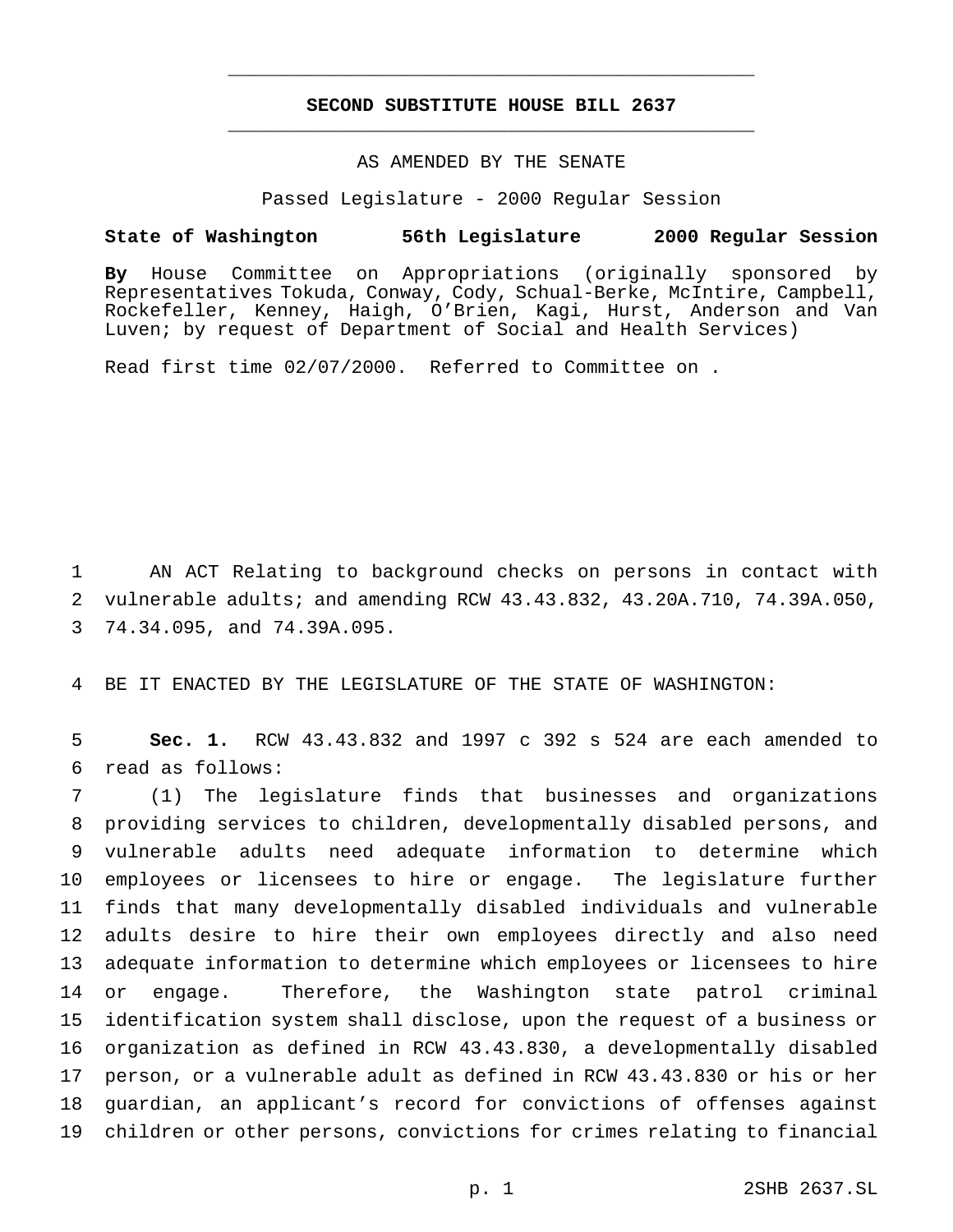exploitation, but only if the victim was a vulnerable adult, adjudications of child abuse in a civil action, the issuance of a protection order against the respondent under chapter 74.34 RCW, and disciplinary board final decisions and any subsequent criminal charges associated with the conduct that is the subject of the disciplinary board final decision.

 (2) The legislature also finds that the state board of education may request of the Washington state patrol criminal identification system information regarding a certificate applicant's record for convictions under subsection (1) of this section.

 (3) The legislature also finds that law enforcement agencies, the office of the attorney general, prosecuting authorities, and the department of social and health services may request this same information to aid in the investigation and prosecution of child, developmentally disabled person, and vulnerable adult abuse cases and to protect children and adults from further incidents of abuse.

 (4) The legislature further finds that the department of social and health services must consider the information listed in subsection (1) of this section in the following circumstances:

20 (a) When considering persons for state ((positions directly 21 responsible for the care, supervision, or treatment of children, 22 developmentally disabled persons, or vulnerable adults)) employment in 23 positions directly responsible for the supervision, care, or treatment of children, vulnerable adults, or individuals with mental illness or developmental disabilities;

 (b) When considering persons for state positions involving unsupervised access to vulnerable adults to conduct comprehensive assessments, financial eligibility determinations, licensing and 29 certification activities, investigations, surveys, or case management; 30 or for state positions otherwise required by federal law to meet 31 employment standards;

 (c) When licensing agencies or facilities with individuals in positions directly responsible for the care, supervision, or treatment of children, developmentally disabled persons, or vulnerable adults, including but not limited to agencies or facilities licensed under chapter 74.15 or 18.51 RCW;

 (( $\left(\frac{1}{10}\right)$ ) (d) When contracting with individuals or businesses or 38 organizations for the care, supervision, case management, or treatment of children, developmentally disabled persons, or vulnerable adults,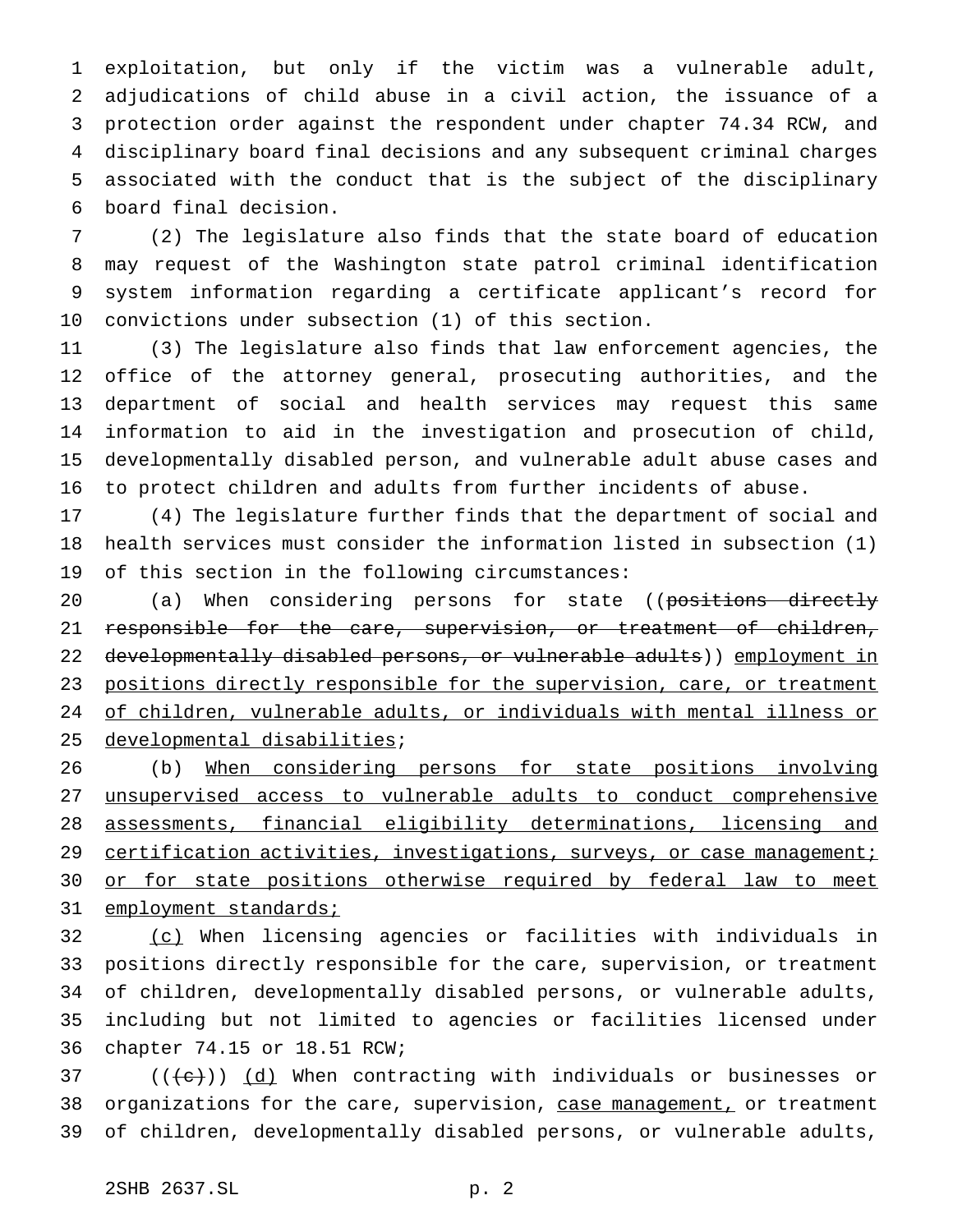including but not limited to services contracted for under chapter 18.20, 18.48, 70.127, 70.128, 72.36, or 74.39A RCW or Title 71A RCW; (e) When individual providers are paid by the state or providers are paid by home care agencies to provide in-home services involving unsupervised access to persons with physical, mental, or developmental disabilities or mental illness, or to vulnerable adults as defined in chapter 74.34 RCW, including but not limited to services provided under chapter 74.39 or 74.39A RCW.

 (5) Whenever a state conviction record check is required by state law, persons may be employed or engaged as volunteers or independent contractors on a conditional basis pending completion of the state background investigation. Whenever a national criminal record check through the federal bureau of investigation is required by state law, a person may be employed or engaged as a volunteer or independent contractor on a conditional basis pending completion of the national check. The Washington personnel resources board shall adopt rules to accomplish the purposes of this subsection as it applies to state employees.

 (6)(a) For purposes of facilitating timely access to criminal background information and to reasonably minimize the number of requests made under this section, recognizing that certain health care providers change employment frequently, health care facilities may, upon request from another health care facility, share copies of completed criminal background inquiry information.

 (b) Completed criminal background inquiry information may be shared by a willing health care facility only if the following conditions are satisfied: The licensed health care facility sharing the criminal background inquiry information is reasonably known to be the person's most recent employer, no more than twelve months has elapsed from the date the person was last employed at a licensed health care facility to the date of their current employment application, and the criminal background information is no more than two years old.

 (c) If criminal background inquiry information is shared, the health care facility employing the subject of the inquiry must require the applicant to sign a disclosure statement indicating that there has been no conviction or finding as described in RCW 43.43.842 since the completion date of the most recent criminal background inquiry.

 (d) Any health care facility that knows or has reason to believe that an applicant has or may have a disqualifying conviction or finding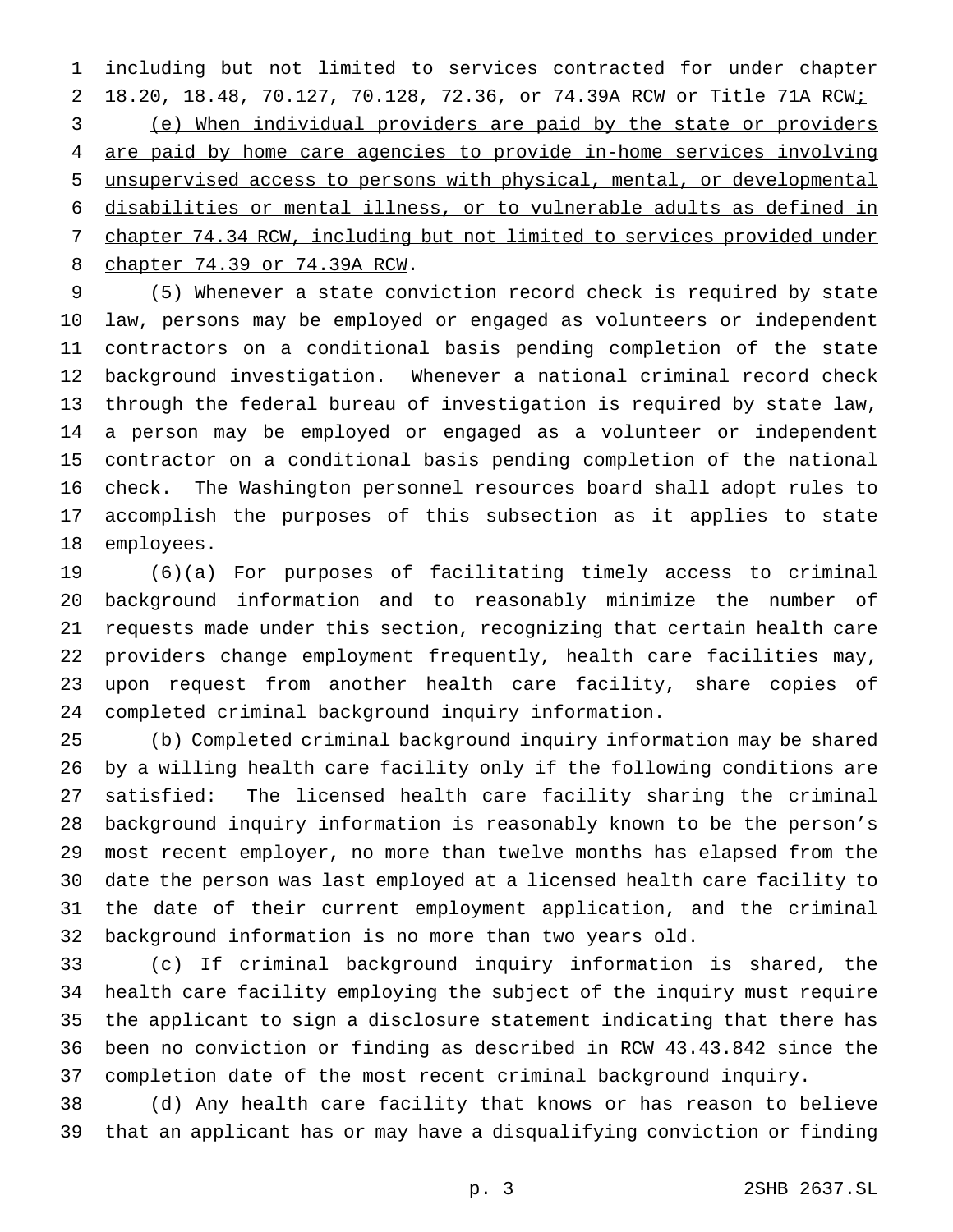as described in RCW 43.43.842, subsequent to the completion date of their most recent criminal background inquiry, shall be prohibited from relying on the applicant's previous employer's criminal background inquiry information. A new criminal background inquiry shall be requested pursuant to RCW 43.43.830 through 43.43.842.

 (e) Health care facilities that share criminal background inquiry information shall be immune from any claim of defamation, invasion of privacy, negligence, or any other claim in connection with any dissemination of this information in accordance with this subsection.

 (f) Health care facilities shall transmit and receive the criminal background inquiry information in a manner that reasonably protects the subject's rights to privacy and confidentiality.

 (g) For the purposes of this subsection, "health care facility" means a nursing home licensed under chapter 18.51 RCW, a boarding home licensed under chapter 18.20 RCW, or an adult family home licensed under chapter 70.128 RCW.

 (7) If a federal bureau of investigation check is required in 18 addition to the state background check by the department of social and health services, an applicant who is not disqualified based on the 20 results of the state background check shall be eligible for a one hundred twenty day provisional approval to hire, pending the outcome of 22 the federal bureau of investigation check. The department may extend 23 the provisional approval until receipt of the federal bureau of 24 investigation check. If the federal bureau of investigation check 25 disqualifies an applicant, the department shall notify the requestor that the provisional approval to hire is withdrawn and the applicant may be terminated.

 **Sec. 2.** RCW 43.20A.710 and 1999 c 336 s 7 are each amended to read as follows:

 (1) The secretary shall investigate the conviction records, pending charges or disciplinary board final decisions of:

 (a) Persons being considered for state employment in positions directly responsible for the supervision, care, or treatment of children, vulnerable adults, or individuals with mental illness or 35 developmental disabilities; ((and))

 (b) Persons being considered for state employment in positions involving unsupervised access to vulnerable adults to conduct comprehensive assessments, financial eligibility determinations,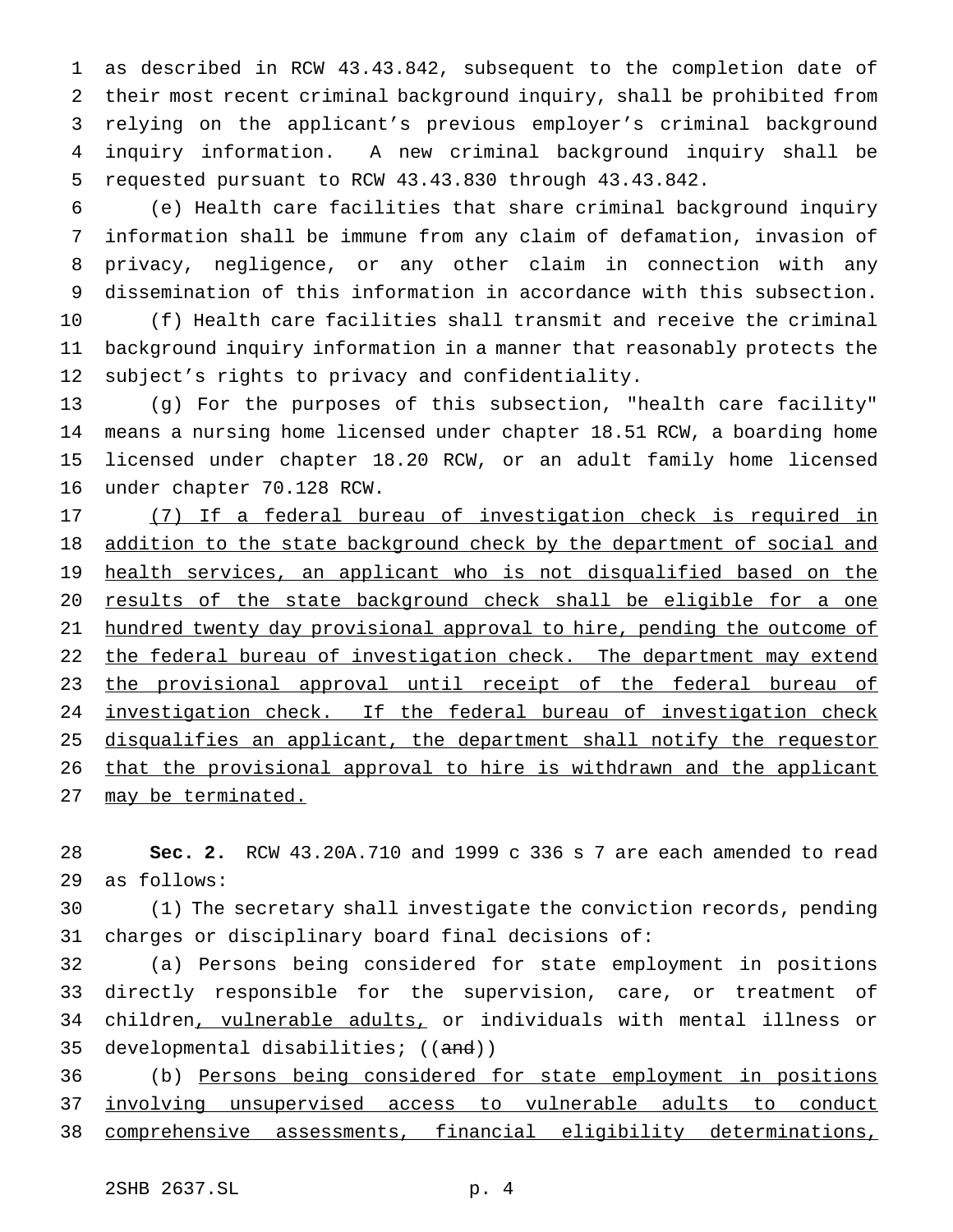licensing and certification activities, investigations, surveys, or case management; or for state positions otherwise required by federal 3 law to meet employment standards;

4 (c) Individual providers who are paid by the state ((for)) and providers who are paid by home care agencies to provide in-home services ((and hired by individuals)) involving unsupervised access to 7 persons with physical ((disabilities)), mental, or developmental 8 disabilities( $(\tau)$ ) or mental illness, or ((mental impairment)) to vulnerable adults as defined in chapter 74.34 RCW, including but not 10 limited to services provided under chapter 74.39 or 74.39A RCW; and

11 (d) Individuals or businesses or organizations for the care, 12 supervision, case management, or treatment of children, developmentally disabled persons, or vulnerable adults, including but not limited to services contracted for under chapter 18.20, 18.48, 70.127, 70.128, 72.36, or 74.39A RCW or Title 71A RCW.

 (2) The investigation may include an examination of state and national criminal identification data. The secretary shall use the information solely for the purpose of determining the character, suitability, and competence of these applicants.

 (3) An individual provider or home care agency provider who has resided in the state less than three years before applying for employment involving unsupervised access to a vulnerable adult as 23 defined in chapter 74.34 RCW must be fingerprinted for the purpose of investigating conviction records both through the Washington state patrol and the federal bureau of investigation. This subsection applies only with respect to the provision of in-home services funded by medicaid personal care under RCW 74.09.520, community options program entry system waiver services under RCW 74.39A.030, or chore services under RCW 74.39A.110. However, this subsection does not supersede RCW 74.15.030(2)(b).

 (4) An individual provider or home care agency provider hired to provide in-home care for and having unsupervised access to a vulnerable adult as defined in chapter 74.34 RCW must have no conviction for a disqualifying crime under RCW 43.43.830 and 43.43.842. An individual or home care agency provider must also have no conviction for a crime 36 relating to drugs as defined in RCW 43.43.830. This subsection applies 37 only with respect to the provision of in-home services funded by medicaid personal care under RCW 74.09.520, community options program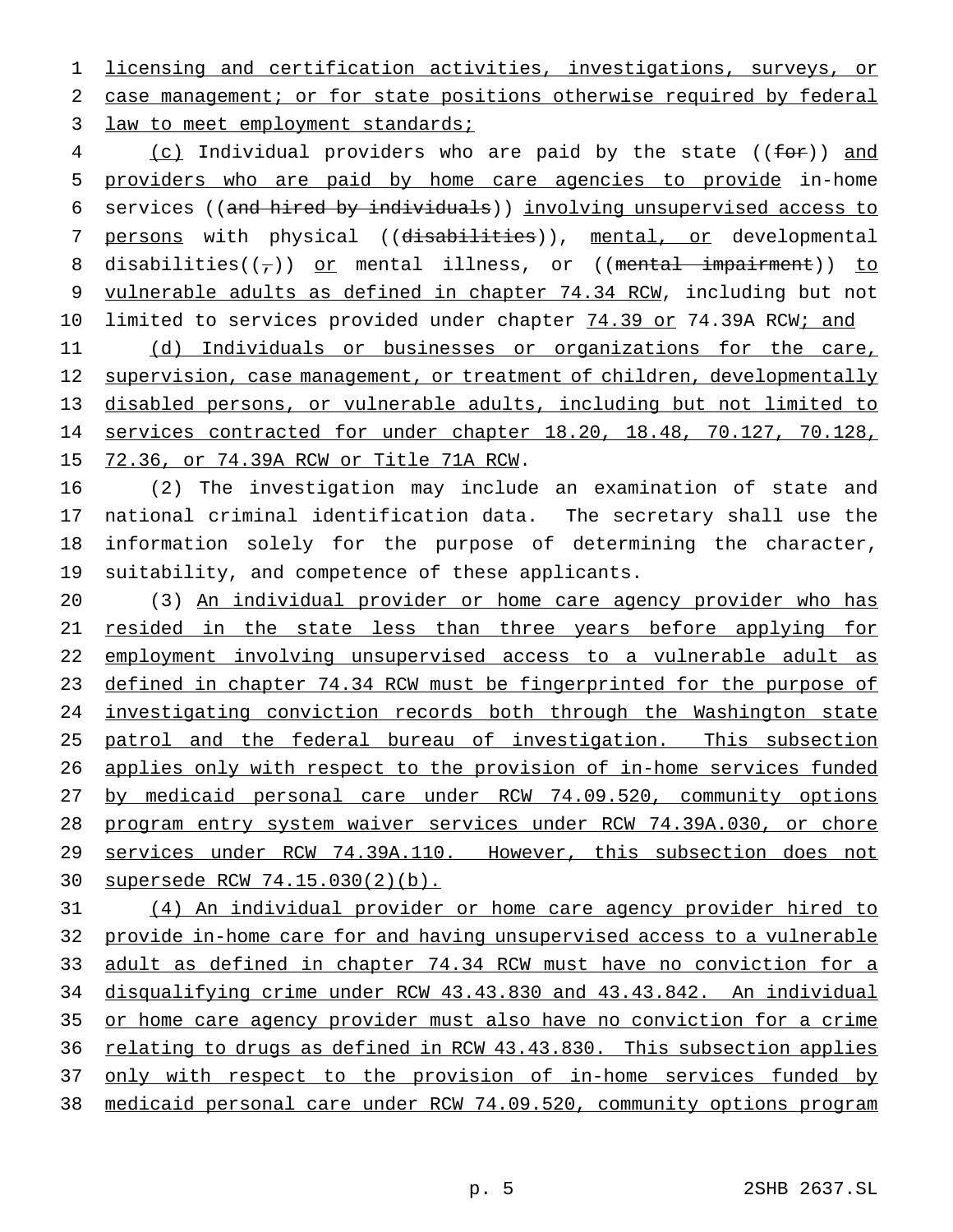entry system waiver services under RCW 74.39A.030, or chore services under RCW 74.39A.110.

3 (5) The secretary shall provide the results of the ((state)) 4 background check on individual providers to the ((individuals with physical disabilities, developmental disabilities, mental illness, or mental impairment)) persons hiring them or to their legal guardians, if any, for their determination of the character, suitability, and 8 competence of the applicants. If ((an individual)) the person elects to hire or retain an individual provider after receiving notice from the department that the applicant has a conviction for an offense that 11 would disqualify the applicant from ((employment with the department)) 12 having unsupervised access to persons with physical, mental, or developmental disabilities or mental illness, or to vulnerable adults 14 as defined in chapter 74.34 RCW, then the secretary shall deny payment for any subsequent services rendered by the disqualified individual provider.

 $((+4))$   $(6)$  Criminal justice agencies shall provide the secretary such information as they may have and that the secretary may require for such purpose.

 \*Sec. 3. RCW 74.39A.050 and <sup>1999</sup> <sup>c</sup> <sup>336</sup> <sup>s</sup> <sup>5</sup> are each amended to read as follows:

 The department's system of quality improvement for long-term care services shall use the following principles, consistent with applicable federal laws and regulations:

 (1) The system shall be client-centered and promote privacy, independence, dignity, choice, and <sup>a</sup> home or home-like environment for consumers consistent with chapter 392, Laws of 1997.

 (2) The goal of the system is continuous quality improvement with the focus on consumer satisfaction and outcomes for consumers. This includes that when conducting licensing inspections, the department shall interview an appropriate percentage of residents, family members, resident managers, and advocates in addition to interviewing providers 33 and staff.

 (3) Providers should be supported in their efforts to improve quality and address identified problems initially through training, consultation, technical assistance, and case management.

 (4) The emphasis should be on problem prevention both in monitoring and in screening potential providers of service.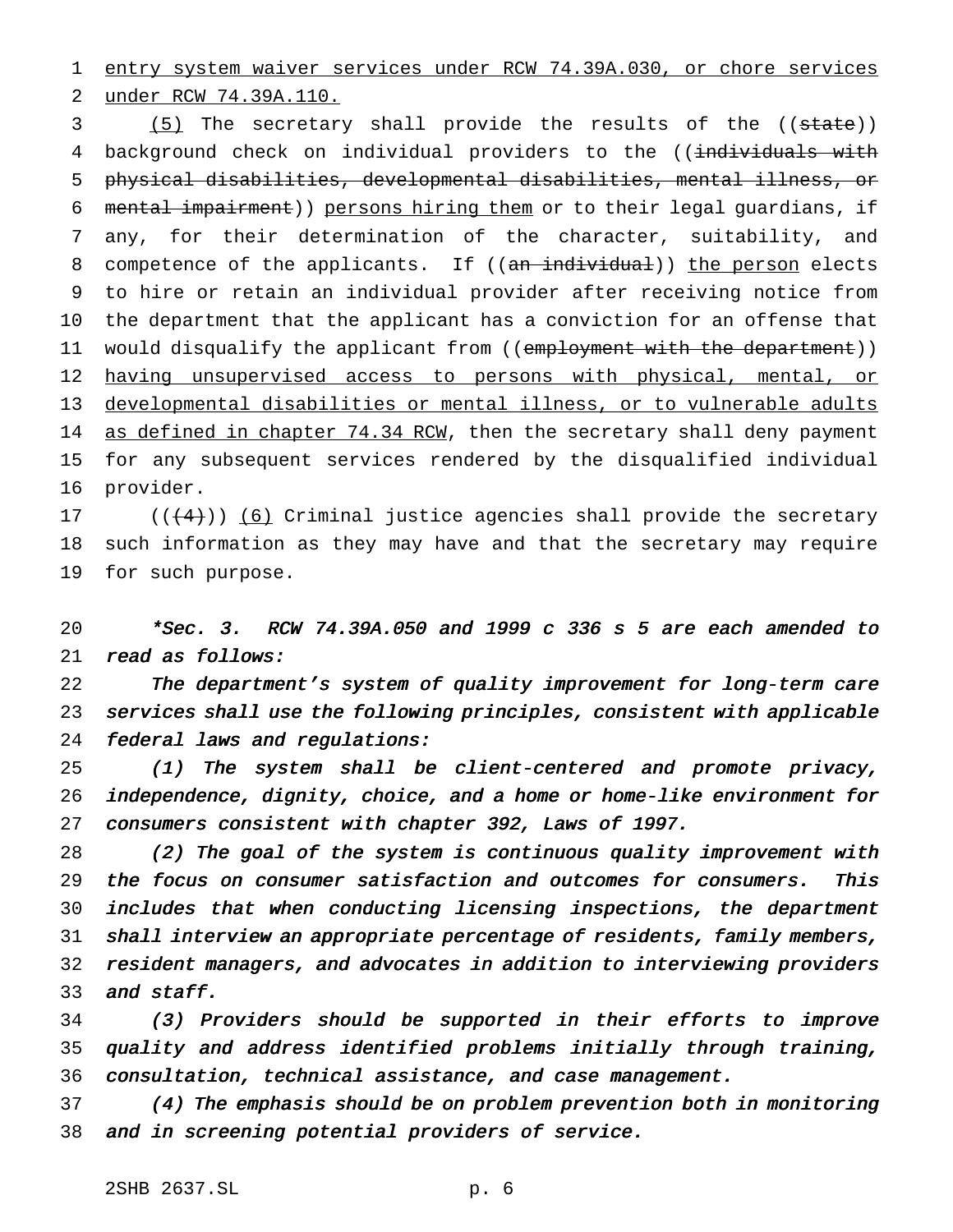(5) Monitoring should be outcome based and responsive to consumer complaints and <sup>a</sup> clear set of health, quality of care, and safety standards that are easily understandable and have been made available to providers.

 (6) Prompt and specific enforcement remedies shall also be implemented without delay, pursuant to RCW 74.39A.080, RCW 70.128.160, chapter 18.51 RCW, or chapter 74.42 RCW, for providers found to have delivered care or failed to deliver care resulting in problems that are serious, recurring, or uncorrected, or that create <sup>a</sup> hazard that is causing or likely to cause death or serious harm to one or more residents. These enforcement remedies may also include, when appropriate, reasonable conditions on <sup>a</sup> contract or license. In the 13 selection of remedies, the safety, health, and well-being of residents 14 shall be of paramount importance.

 (7) To the extent funding is available, all long-term care staff 16 directly responsible for the care, supervision, or treatment of 17 vulnerable persons should be screened through background checks in a uniform and timely manner to ensure that they do not have <sup>a</sup> criminal history that would disqualify them from working with vulnerable persons. Whenever <sup>a</sup> state conviction record check is required by state law, persons may be employed or engaged as volunteers or independent contractors on <sup>a</sup> conditional basis according to law and rules adopted 23 by the department.

 (8) No provider or staff, or prospective provider or staff, with <sup>a</sup> stipulated finding of fact, conclusion of law, an agreed order, or finding of fact, conclusion of law, or final order issued by <sup>a</sup> disciplining authority, <sup>a</sup> court of law, or entered into <sup>a</sup> state registry finding him or her guilty of abuse, neglect, exploitation, or abandonment of <sup>a</sup> minor or <sup>a</sup> vulnerable adult as defined in chapter 74.34 RCW shall be employed in the care of and have unsupervised access to vulnerable adults.

32 (9) ((<del>The department shall establish, by rule, a state registry</del> which contains identifying information about personal care aides 34 identified under this chapter who have substantiated findings of abuse, 35 neglect, financial exploitation, or abandonment of a vulnerable adult as defined in RCW 74.34.020. The rule must include disclosure, 37 disposition of findings, notification, findings of fact, appeal rights, 38 <del>and fair hearing requirements. The department shall disclose, upon</del> 39 request, substantiated findings of abuse, neglect, financial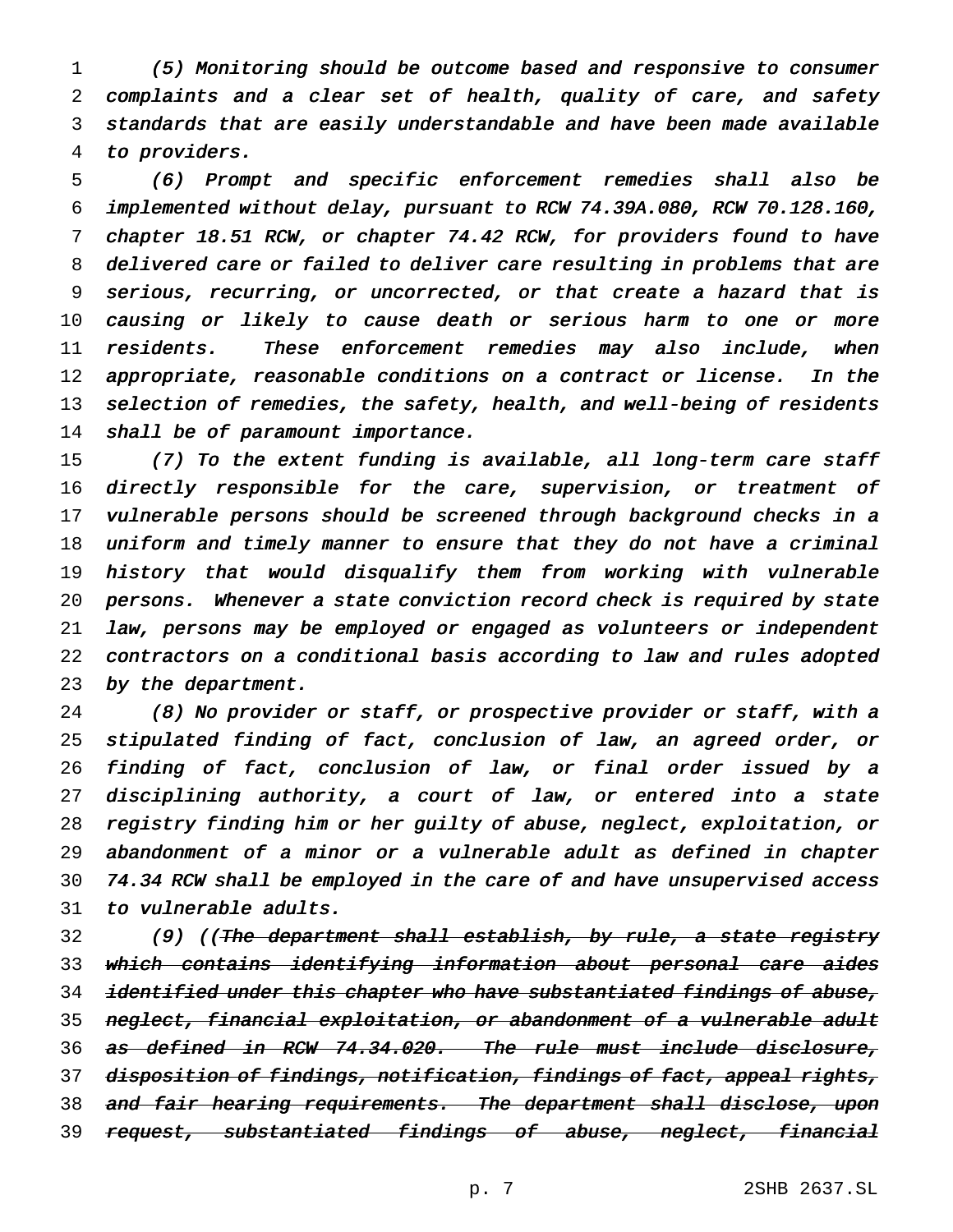1 exploitation, or abandonment to any person so requesting this 2 information.

3 (10))) The department shall by rule develop training requirements for individual providers and home care agency providers. The department shall deny payment to an individual provider or <sup>a</sup> home care provider who does not complete the training requirement within the time limit specified by the department by rule.

8 (( $(11)$ )) (10) The department shall establish, by rule, training, background checks, and other quality assurance requirements for personal aides who provide in-home services funded by medicaid personal care as described in RCW 74.09.520, community options program entry system waiver services as described in RCW 74.39A.030, or chore services as described in RCW 74.39A.110 that are equivalent to requirements for individual providers.

15 (((12))) (11) Under existing funds the department shall establish internally <sup>a</sup> quality improvement standards committee to monitor the 17 development of standards and to suggest modifications.

18 ((<del>(13)</del>)) <u>(12)</u> Within existing funds, the department shall design, develop, and implement <sup>a</sup> long-term care training program that is flexible, relevant, and qualifies towards the requirements for <sup>a</sup> nursing assistant certificate as established under chapter 18.88A RCW. This subsection does not require completion of the nursing assistant certificate training program by providers or their staff. The long- term care teaching curriculum must consist of <sup>a</sup> fundamental module, or modules, and <sup>a</sup> range of other available relevant training modules that provide the caregiver with appropriate options that assist in meeting 27 the resident's care needs. Some of the training modules may include, but are not limited to, specific training on the special care needs of persons with developmental disabilities, dementia, mental illness, and the care needs of the elderly. No less than one training module must be dedicated to workplace violence prevention. The nursing care quality assurance commission shall work together with the department to develop the curriculum modules. The nursing care quality assurance commission shall direct the nursing assistant training programs to accept some or all of the skills and competencies from the curriculum modules towards meeting the requirements for <sup>a</sup> nursing assistant certificate as defined in chapter 18.88A RCW. <sup>A</sup> process may be developed to test persons completing modules from <sup>a</sup> caregiver's class to verify that they have the transferable skills and competencies for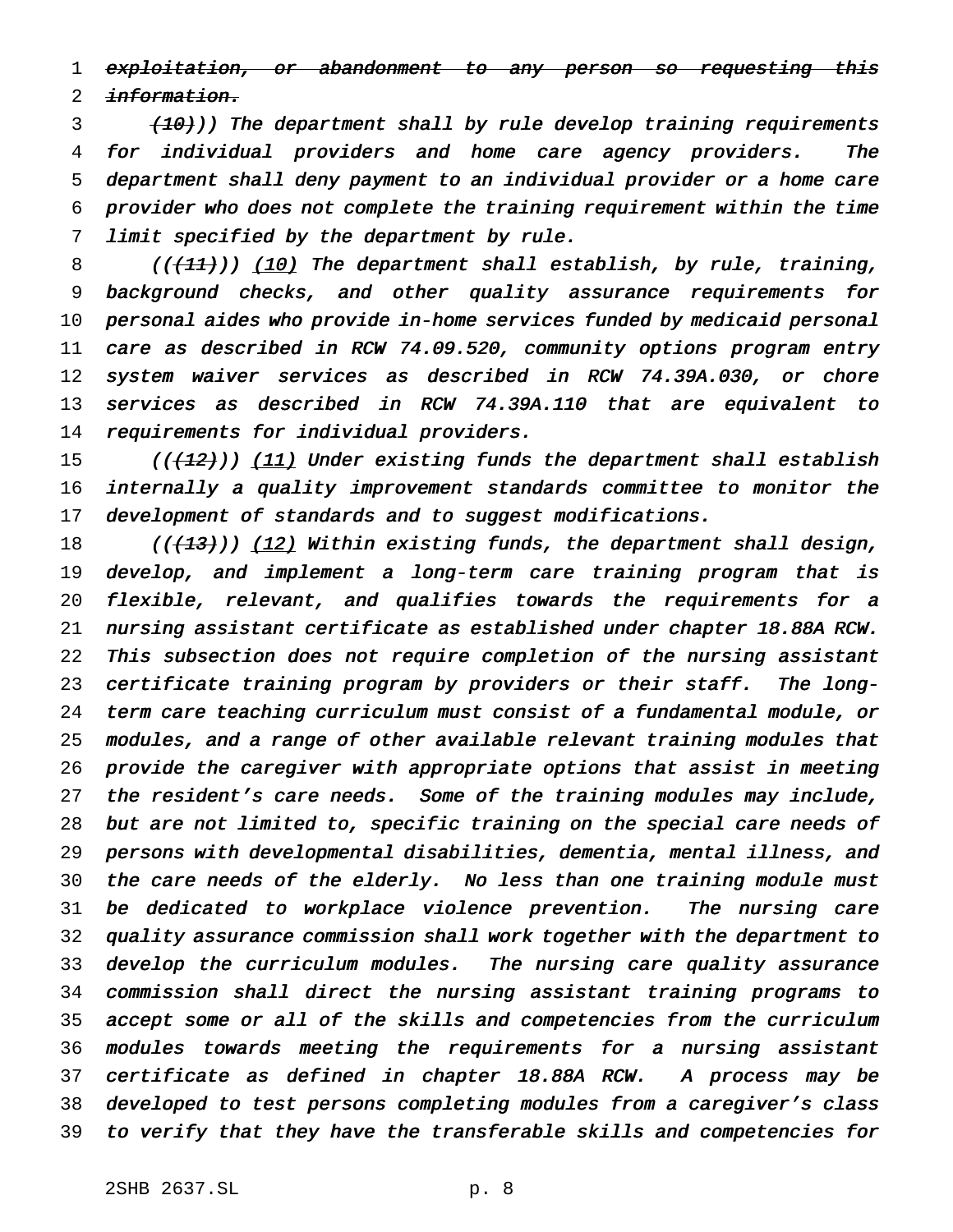entry into <sup>a</sup> nursing assistant training program. The department may review whether facilities can develop their own related long-term care training programs. The department may develop <sup>a</sup> review process for determining what previous experience and training may be used to waive some or all of the mandatory training. The department of social and health services and the nursing care quality assurance commission shall work together to develop an implementation plan by December 12, 1998. **\*Sec. 3 was vetoed. See message at end of chapter.**

 **Sec. 4.** RCW 74.34.095 and 1999 c 176 s 17 are each amended to read as follows:

 (1) The following information is confidential and not subject to disclosure, except as provided in this section:

 (a) A report of abandonment, abuse, financial exploitation, or 14 neglect made under this chapter;

(b) The identity of the person making the report; and

 (c) All files, reports, records, communications, and working papers used or developed in the investigation or provision of protective services.

 (2) Information considered confidential may be disclosed only for a purpose consistent with this chapter or as authorized by chapter 18.20, 18.51, or 74.39A RCW, or as authorized by the long-term care ombudsman programs under federal law or state law, chapter 43.190 RCW. (3) A court or presiding officer in an administrative proceeding 24 may order disclosure of confidential information only if the court, or presiding officer in an administrative proceeding, determines that disclosure is essential to the administration of justice and will not endanger the life or safety of the vulnerable adult or individual who made the report. The court or presiding officer in an administrative hearing may place restrictions on such disclosure as the court or presiding officer deems proper.

 **Sec. 5.** RCW 74.39A.095 and 1999 c 175 s 3 are each amended to read as follows:

 (1) In carrying out case management responsibilities established under RCW 74.39A.090 for consumers who are receiving services under the medicaid personal care, community options programs entry system or chore services program through an individual provider, each area agency on aging shall provide adequate oversight of the care being provided to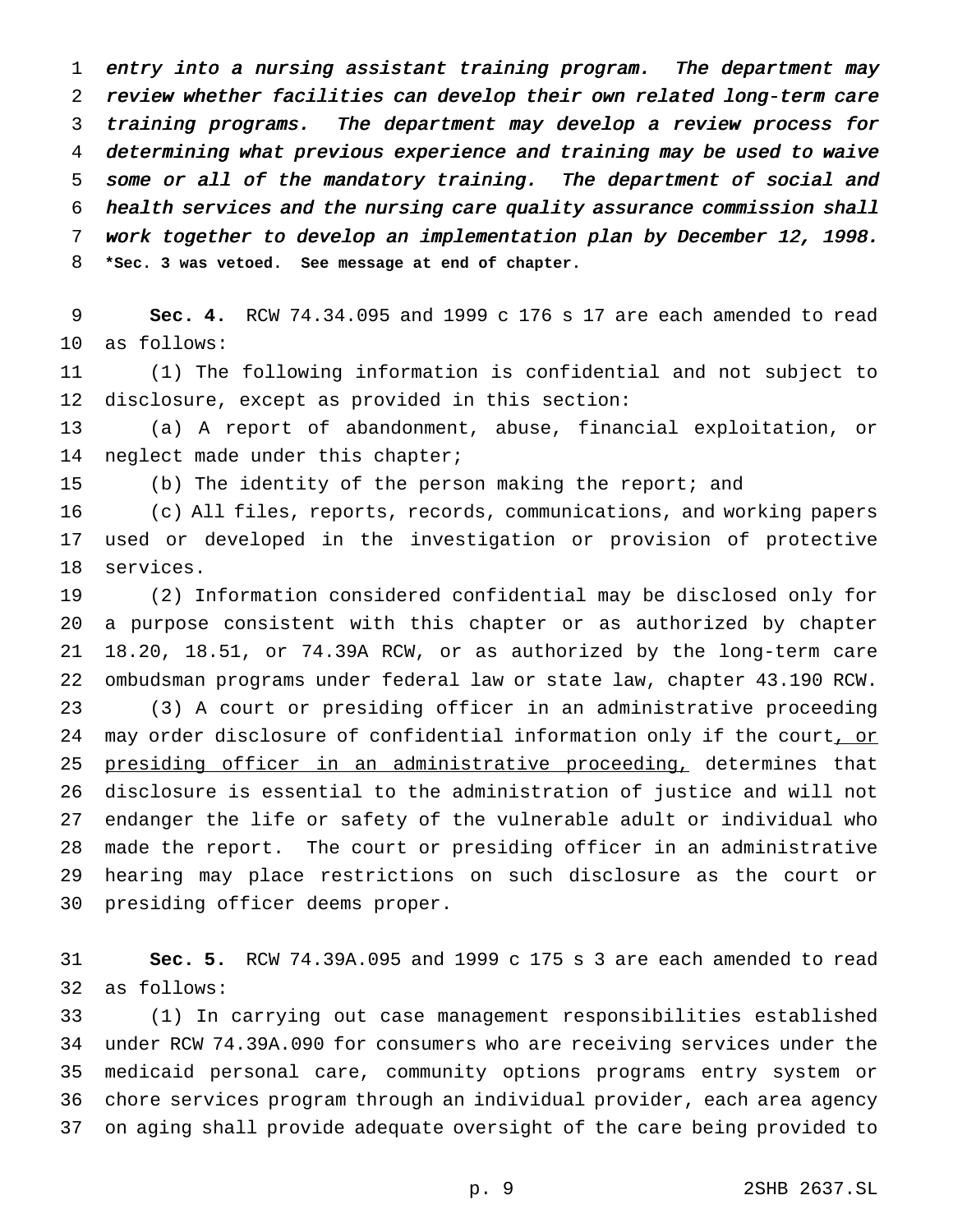consumers receiving services under this section. Such oversight shall include, but is not limited to:

 (a) Verification that the individual provider has met any training requirements established by the department;

(b) Verification of a sample of worker time sheets;

 (c) Home visits or telephone contacts sufficient to ensure that the plan of care is being appropriately implemented;

8 (d) Reassessment and reauthorization of services;

(e) Monitoring of individual provider performance; and

 (f) Conducting criminal background checks or verifying that criminal background checks have been conducted.

 (2) The area agency on aging case manager shall work with each consumer to develop a plan of care under this section that identifies and ensures coordination of health and long-term care services that meet the consumer's needs. In developing the plan, they shall utilize, and modify as needed, any comprehensive community service plan developed by the department as provided in RCW 74.39A.040. The plan of care shall include, at a minimum:

 (a) The name and telephone number of the consumer's area agency on aging case manager, and a statement as to how the case manager can be contacted about any concerns related to the consumer's well-being or the adequacy of care provided;

 (b) The name and telephone numbers of the consumer's primary health care provider, and other health or long-term care providers with whom 25 the consumer has frequent contacts;

 (c) A clear description of the roles and responsibilities of the area agency on aging case manager and the consumer receiving services under this section;

 (d) The duties and tasks to be performed by the area agency on aging case manager and the consumer receiving services under this section;

 (e) The type of in-home services authorized, and the number of hours of services to be provided;

(f) The terms of compensation of the individual provider;

 (g) A statement that the individual provider has the ability and willingness to carry out his or her responsibilities relative to the plan of care; and

 (h)(i) Except as provided in (h)(ii) of this subsection, a clear statement indicating that a consumer receiving services under this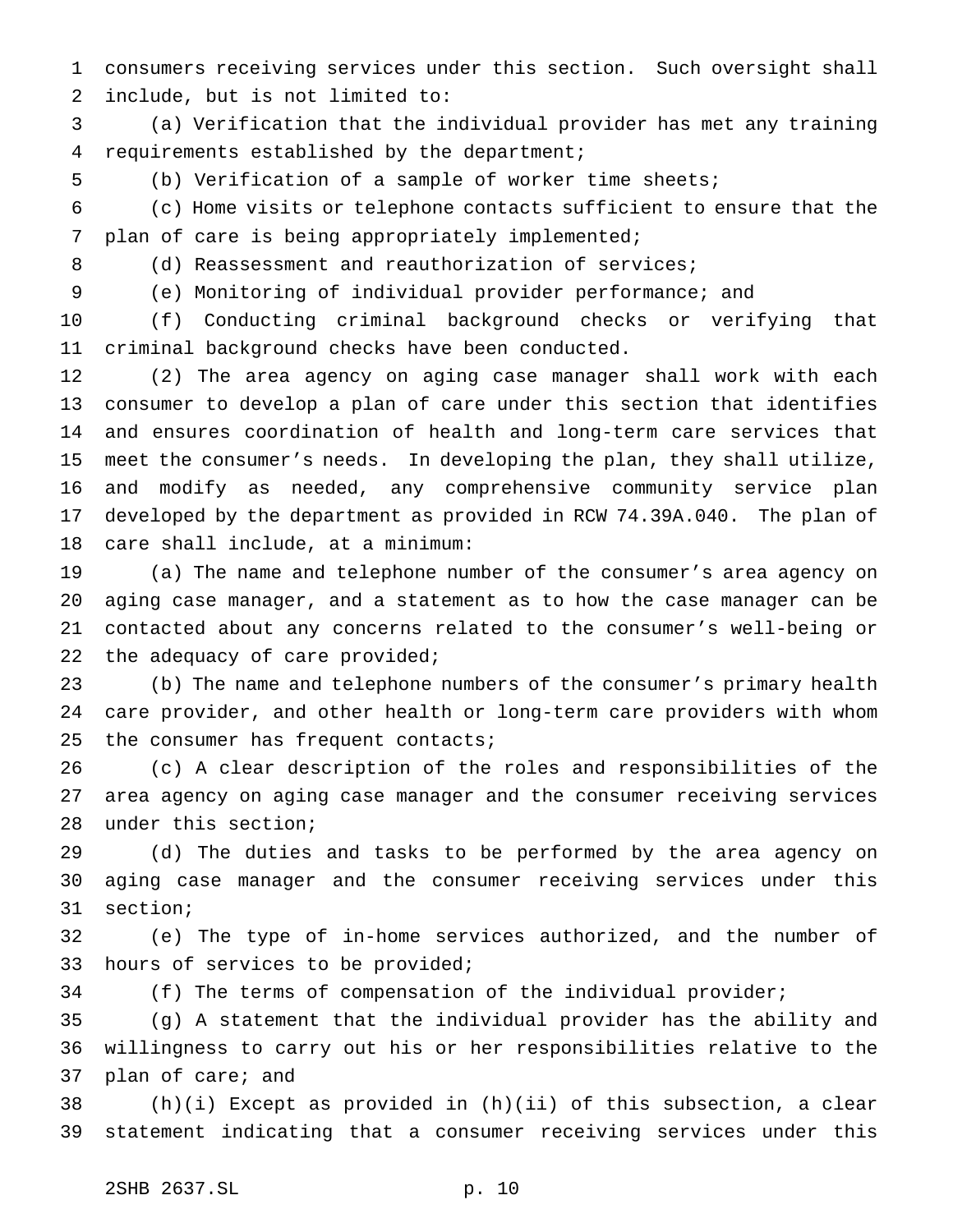section has the right to waive any of the case management services offered by the area agency on aging under this section, and a clear indication of whether the consumer has, in fact, waived any of these services.

 (ii) The consumer's right to waive case management services does not include the right to waive reassessment or reauthorization of services, or verification that services are being provided in accordance with the plan of care.

 (3) Each area agency on aging shall retain a record of each waiver of services included in a plan of care under this section.

 (4) Each consumer has the right to direct and participate in the development of their plan of care to the maximum practicable extent of their abilities and desires, and to be provided with the time and support necessary to facilitate that participation.

 (5) A copy of the plan of care must be distributed to the consumer's primary care provider, individual provider, and other relevant providers with whom the consumer has frequent contact, as authorized by the consumer.

 (6) The consumer's plan of care shall be an attachment to the contract between the department, or their designee, and the individual provider.

22 (7) If the department or area agency on aging case manager finds that an individual provider's inadequate performance or inability to deliver quality care is jeopardizing the health, safety, or well-being of a consumer receiving service under this section, the department or the area agency on aging may take action to terminate the contract between the department and the individual provider. If the department or the area agency on aging has a reasonable, good faith belief that the health, safety, or well-being of a consumer is in imminent jeopardy, the department or area agency on aging may summarily suspend the contract pending a fair hearing. The consumer may request a fair hearing to contest the planned action of the case manager, as provided 33 in chapter 34.05 RCW. The department may by rule adopt guidelines for 34 implementing this subsection.

35 (8) The department or area agency on aging may reject a request by 36 (( $an \{a\}$ )) a consumer receiving services under this section to have a 37 family member or other person serve as his or her individual provider if the case manager has a reasonable, good faith belief that the family 39 member or other person will be unable to appropriately meet the care